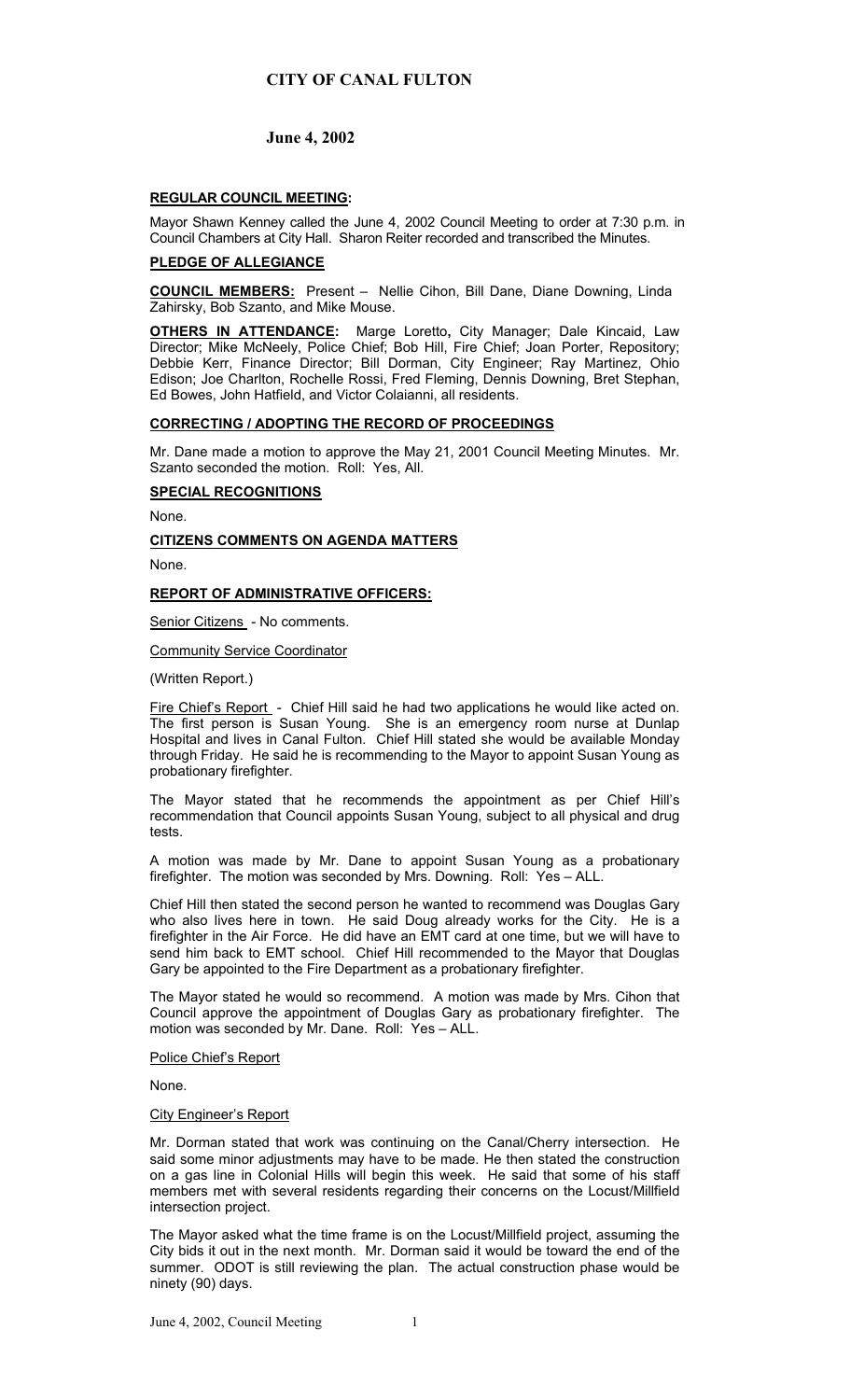# **CITY OF CANAL FULTON**

# **June 4, 2002**

### **Director of Finance**

Debbie Kerr asked Council to set up a date for the Public Tax Budget Hearing. She went on to say that the individual departments submit their budgets to her and then a form is completed for the County which must be sent to them by July 20. She noted there was a Council meeting on July 16 and the public hearing could be scheduled for that date. Mr. Szanto asked if anything has changed in the information to be given to the County now that we are a city. Mrs. Loretto said no. A short discussion followed.

Mr. Szanto made a motion that the public hearing on the tax budget be held at 8:00p.m. during the July 16 Council meeting. The motion was seconded by Mrs. Cihon. Roll: Yes – ALL.

## Report of Mayor

Mayor Kenney said there was a vacancy on the Historic Preservation Commission. Betty Stoffer is resigning. She held the "homeowner's seat". That is someone who owns a home in the Historic District. Mayor Kenney recommended that Bret Stefan be appointed to the vacancy. He stated that Mr. Stefan owns a home in the Historic District and has spent a great deal of time and money to be true to the Historic Preservation Commission's mandates. Mr. Stefan is also an active volunteer in the community. The Mayor recommended Bret Stefan to the "homeowner's seat" position.

A motion was made by Mrs. Zahirsky to appoint Bret Stefan to the Historic Preservation Commission in the "resident" seat. The motion was seconded by Mrs. Cihon. Roll: Yes – 5. Mr. Mouse abstained.

### City Manager (Written Report)

Mrs. Loretto said that the new sidewalk was put in out by First Merit. She also said that, as Mr. Dorman had stated earlier, that she and the engineers met with the three residents who had voiced concerns about the Locust/Millfield project. The meeting worked out well.

Mrs. Loretto then talked about the tax abatement for Avalon. She said it is becoming a problem. They had a couple of things that they wanted changed and they were corrected. She said that when they met with the Commissioners they took exception to a paragraph that was in there for the school. The paragraph is a moot point because it states that we will share income tax with them if they put on One Million Dollars in payroll that would come directly related to this project. The school is intending to add only 3 new people – which will not event come close to the One Million Dollar item. She said the abatement contract was sent back for all the parties to initial the paragraph in question. Avalon and the City initialed it, but when Mrs. Loretto took it to the school board, they insisted that their attorney be called to see what she recommended. Their attorney stated that the school board should not get involved with that paragraph. So, at this point we have two differing views. A short discussion followed.

Mrs. Loretto reminded the council members that a notice was sent to them about articles for the Newsletter. She would like them in as soon as possible.

#### Parks

Mr. Joe Charlton stated that he would like to bring everyone up to date on the Summer Recreation Program. He said the , as of this date, registration has been very disappointing. He said they had an emergency meeting of the Park Board to determine what could be done to increase registration. He said that some of the steps they have taken is that we had made up flyers to be attached to 400 pizza boxes from Domino's Pizza. He stated that he had spoken to Brian at the Varsity Athletic Club about the possibility of scaling back the program and saving expenditure on the part of the City. He said he suggested going from a 4-week program to a 2-week program. Brain said he would be willing to work with us on that issue. But, Brian of the Varsity Athletic Club said he was "up against the wall" if we would back out of the 4 weeks and go down to two weeks.

Fred Fleming said, as of this date, we have 17 registrations. Only 7 are registered for the total 4 weeks, 1 for 3 weeks, and the remaining are all for one week only. He stated the City Hall office has turned away calls from at least twelve people in Lawrence Township. Mr. Fleming stated that he would like to get the Council's blessing to expand the program to all of the Northwest School District children. He said the City will lose the money anyway. A discussion followed.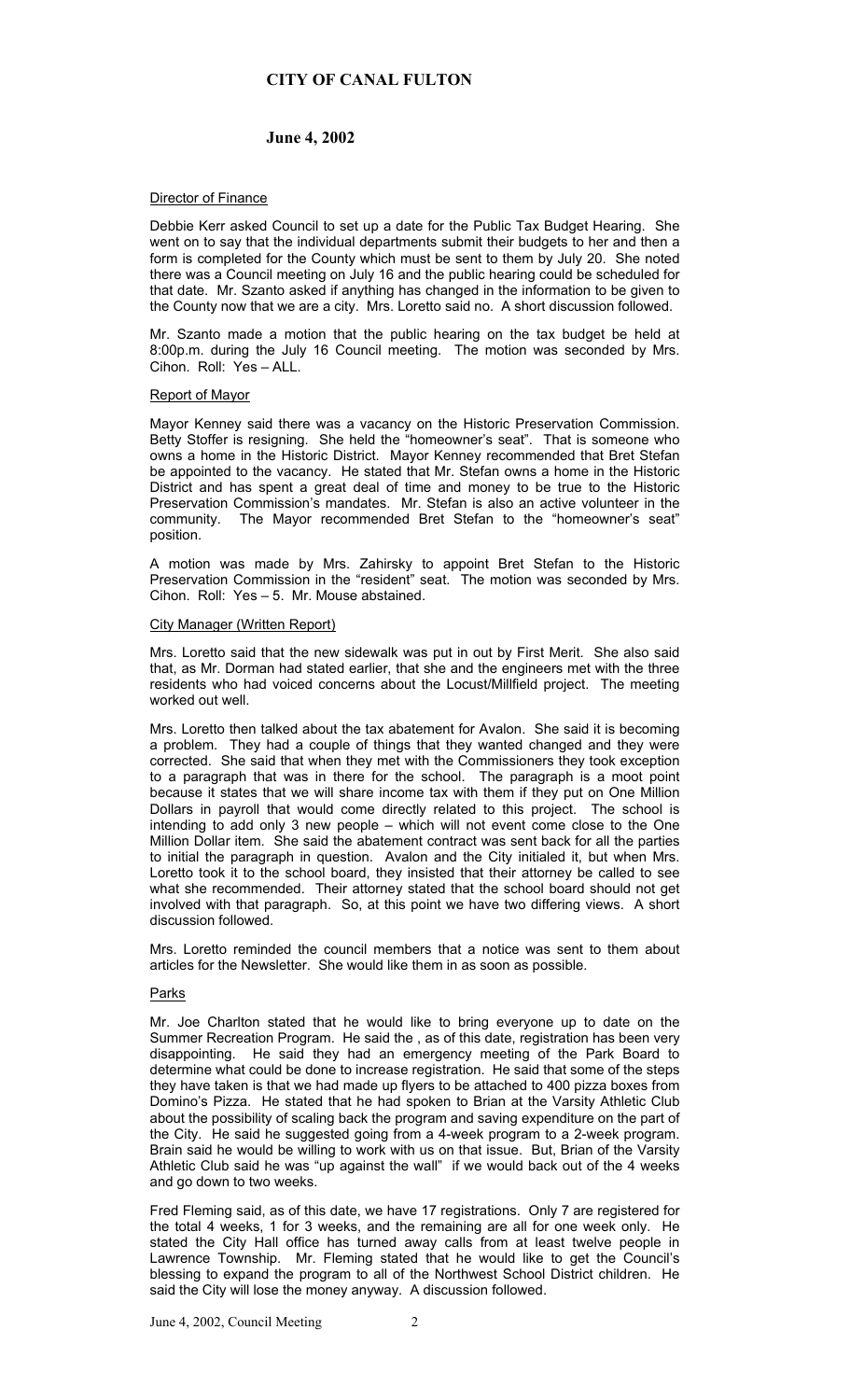# **CITY OF CANAL FULTON**

# **June 4, 2002**

The Mayor then called for a motion to allow Lawrence Township residents to be eligible for the program.

Law Director, Dale Kincaid, stated that there would be no problem opening the program up to Clinton, or anyone in the Northwest School District.

Mr. Szanto then made a motion to open the registration of the Summer Recreation Program to any students in the Northwest School system who meet the age requirements. Mrs. Cihon seconded the motion. Roll: Yes – ALL.

Law Director

No Report.

#### **THIRD READINGS**

None.

### **SECOND READINGS**

**Ordinance 22-02:** An Ordinance Establishing New Salary for the Clerk of City Council/Secretary for Canal Fulton, Effective May 19, 2002, repealing any Ordinances in Conflict Therewith, and Declaring an Emergency.

Mr. Mouse commented that he has a problem giving pay raises to new employees.

## **FIRST READINGS**

**Ordinance 23-02:** An Ordinance to Make Appropriations from the Unappropriated Balance in Various Funds, and Declaring an Emergency. This is for the Locust/Millfield Project.

Mr. Szanto made a Motion to Suspend the Rules on Ordinance 23-02. Motion was seconded by Mr. Dane. Roll: Yes - ALL.

Mrs. Zahirsky made a motion to pass Ordinance 23-02 under suspension. Motion was seconded by Mrs. Cihon. Roll: Yes – ALL.

**Ordinance 24-02:** An Ordinance to Make Appropriations from the Unappropriate Balances in the St. Helena II Restoration Project Fund (205) and Declaring an Emergency.

Mr. Szanto made a motion to suspend the rules on Ordinance 24-02. Motion was seconded by Mr. Dane. Roll: Yes – ALL.

Mrs. Zahirsky made a motion to pass Ordinance 24-02 under suspension. Mrs. Cihon seconded the motion. Roll: Yes – ALL.

## **PURCHASE ORDERS AND BILLS**

Debbie Kerr stated that there was one purchase order for backhow repairs for \$3,500.00.

A motion was made by Mr. Szanto to approve purchase order #1579 in the amount of \$3,500.00 to Southereastern Equipment Company for backhow repair. Motion was seconded by Mr. Dane. Roll: Yes – ALL.

#### Bills:

In the amount of \$412,988.08. This total is for all of May 2002 bills. A short discussion followed.

There was a question on the Slicker Farms bill for \$992.00. Debbie Kerr stated she thought it was for the purchase of chemicals for weeds. She said she would look up the requisition and make a copy.

Mr. Mouse said he had some questions starting on page 1 of the bill list. He asked what the \$1,050.00 to Bill Floreani was for. Debbie said he did concrete repairs on the side steps. He then asked about Karen Sewing Specialties in the amount of \$91.00. Mrs. Loretto explained that the uniform shirts are purchased there. Mr. Mouse then asked about a bill for \$2,495.47 to Enterprise Group. Debbie stated that was the health insurance claim run. Mr. Mouse asked about Reilly Sweeping in the amount of \$2,762.00. Debbie answered that Council approved a purchase order for street sweeping. Mr. Mouse then asked about the Stark County Parks figure of \$25,000.00. Debbie explained that was an OECA Grant that was a flow through from the city. Stark Parks did some work on the Ohio-Erie project.

Mr. Mouse then asked about the \$5,047.91 payment to Downes, Hurst & Fish. Mrs. Loretto said those were the attorneys doing the negotiations for us with the patrolmen.